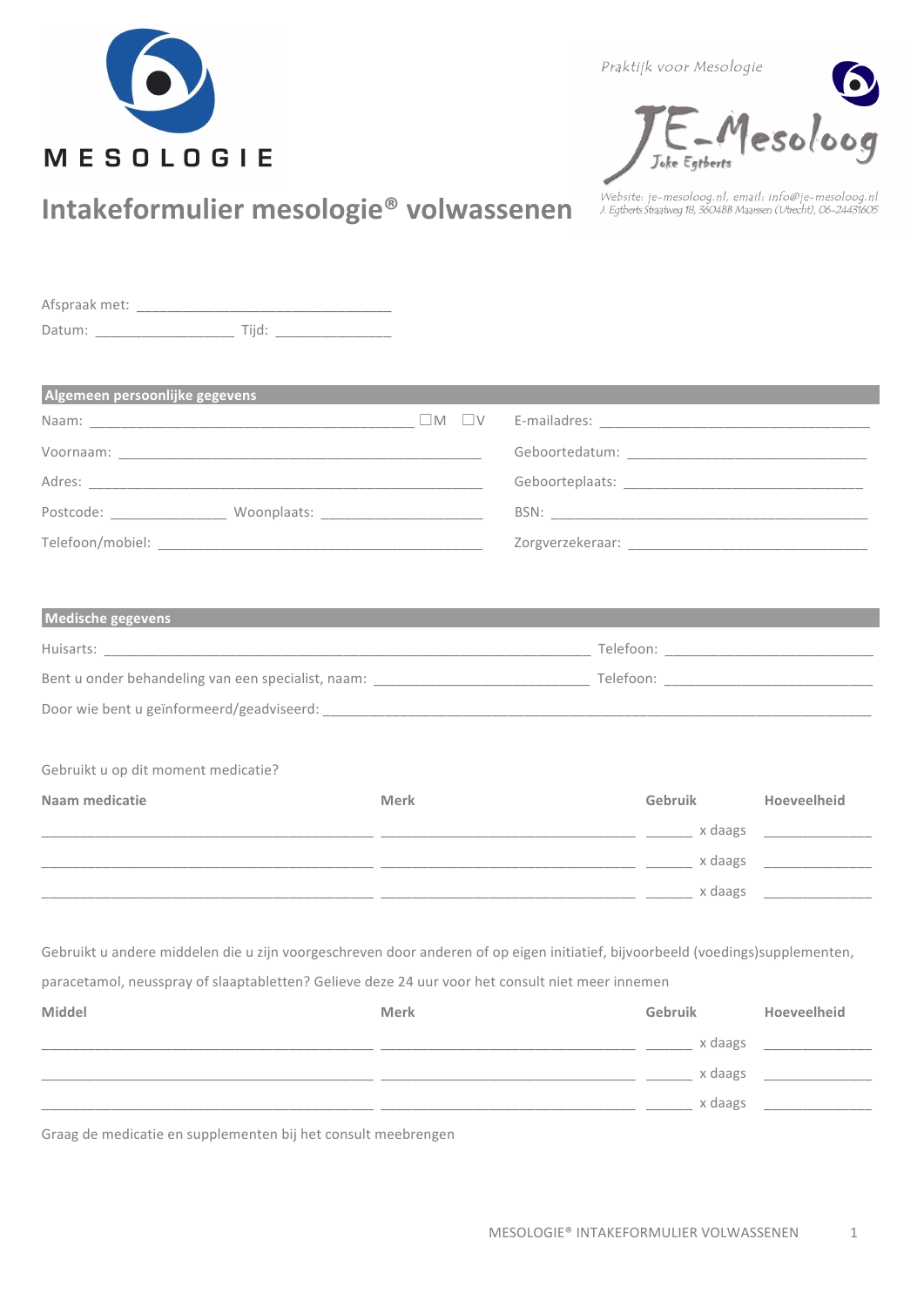| Is/zijn uw klacht(en) periode-afhankelijk, bijvoorbeeld tijd, dag, maand, seizoen:<br>Heeft u pijn:<br>ia<br> nee<br>stekend<br>brandend<br>zeurend<br>schietend<br>_snijdend<br>$\Box$ kloppend<br>$\vert$ dof<br>Persoonlijke kenmerken<br>Uw lengte: _______________________ m Uw gewicht: _______________________________ kg<br>Kunt u makkelijk inslapen:<br>$\Box$ ja $\Box$ nee<br>$\Box$ onregelmatig<br>Frequentie van de stoelgang:<br>$\blacksquare$ x dagelijks/ $\blacksquare$ x per week $\blacktriangleright$ $\blacksquare$ regelmatig<br>Consistentie van de stoelgang:<br>$\Box$ brijig<br>$\Box$ vast<br>$\Box$ zacht<br>waterig<br>$\Box$ lichtbruin<br>$\Box$ geelbruin<br>Kleur van de stoelgang:<br>wit<br>donkerbruin<br>zwart<br>groen |
|-----------------------------------------------------------------------------------------------------------------------------------------------------------------------------------------------------------------------------------------------------------------------------------------------------------------------------------------------------------------------------------------------------------------------------------------------------------------------------------------------------------------------------------------------------------------------------------------------------------------------------------------------------------------------------------------------------------------------------------------------------------------|
| Klachten<br>Zo ja, wat is de aard van de pijn                                                                                                                                                                                                                                                                                                                                                                                                                                                                                                                                                                                                                                                                                                                   |
|                                                                                                                                                                                                                                                                                                                                                                                                                                                                                                                                                                                                                                                                                                                                                                 |
|                                                                                                                                                                                                                                                                                                                                                                                                                                                                                                                                                                                                                                                                                                                                                                 |
|                                                                                                                                                                                                                                                                                                                                                                                                                                                                                                                                                                                                                                                                                                                                                                 |
|                                                                                                                                                                                                                                                                                                                                                                                                                                                                                                                                                                                                                                                                                                                                                                 |
|                                                                                                                                                                                                                                                                                                                                                                                                                                                                                                                                                                                                                                                                                                                                                                 |
|                                                                                                                                                                                                                                                                                                                                                                                                                                                                                                                                                                                                                                                                                                                                                                 |
|                                                                                                                                                                                                                                                                                                                                                                                                                                                                                                                                                                                                                                                                                                                                                                 |
|                                                                                                                                                                                                                                                                                                                                                                                                                                                                                                                                                                                                                                                                                                                                                                 |
|                                                                                                                                                                                                                                                                                                                                                                                                                                                                                                                                                                                                                                                                                                                                                                 |
|                                                                                                                                                                                                                                                                                                                                                                                                                                                                                                                                                                                                                                                                                                                                                                 |
|                                                                                                                                                                                                                                                                                                                                                                                                                                                                                                                                                                                                                                                                                                                                                                 |
|                                                                                                                                                                                                                                                                                                                                                                                                                                                                                                                                                                                                                                                                                                                                                                 |
|                                                                                                                                                                                                                                                                                                                                                                                                                                                                                                                                                                                                                                                                                                                                                                 |
|                                                                                                                                                                                                                                                                                                                                                                                                                                                                                                                                                                                                                                                                                                                                                                 |
|                                                                                                                                                                                                                                                                                                                                                                                                                                                                                                                                                                                                                                                                                                                                                                 |
|                                                                                                                                                                                                                                                                                                                                                                                                                                                                                                                                                                                                                                                                                                                                                                 |
|                                                                                                                                                                                                                                                                                                                                                                                                                                                                                                                                                                                                                                                                                                                                                                 |
|                                                                                                                                                                                                                                                                                                                                                                                                                                                                                                                                                                                                                                                                                                                                                                 |
|                                                                                                                                                                                                                                                                                                                                                                                                                                                                                                                                                                                                                                                                                                                                                                 |
|                                                                                                                                                                                                                                                                                                                                                                                                                                                                                                                                                                                                                                                                                                                                                                 |
|                                                                                                                                                                                                                                                                                                                                                                                                                                                                                                                                                                                                                                                                                                                                                                 |
|                                                                                                                                                                                                                                                                                                                                                                                                                                                                                                                                                                                                                                                                                                                                                                 |
|                                                                                                                                                                                                                                                                                                                                                                                                                                                                                                                                                                                                                                                                                                                                                                 |
|                                                                                                                                                                                                                                                                                                                                                                                                                                                                                                                                                                                                                                                                                                                                                                 |
|                                                                                                                                                                                                                                                                                                                                                                                                                                                                                                                                                                                                                                                                                                                                                                 |
|                                                                                                                                                                                                                                                                                                                                                                                                                                                                                                                                                                                                                                                                                                                                                                 |
|                                                                                                                                                                                                                                                                                                                                                                                                                                                                                                                                                                                                                                                                                                                                                                 |
|                                                                                                                                                                                                                                                                                                                                                                                                                                                                                                                                                                                                                                                                                                                                                                 |
| sterk ruikend<br>veel<br>$\Box$ weinig<br>$\Box$ niet<br>Transpireert u:                                                                                                                                                                                                                                                                                                                                                                                                                                                                                                                                                                                                                                                                                        |
|                                                                                                                                                                                                                                                                                                                                                                                                                                                                                                                                                                                                                                                                                                                                                                 |
| Graag aankruisen waar u uzelf in herkent:                                                                                                                                                                                                                                                                                                                                                                                                                                                                                                                                                                                                                                                                                                                       |
| Perfectionistisch<br>Piekeren<br>Angstig<br>Boos                                                                                                                                                                                                                                                                                                                                                                                                                                                                                                                                                                                                                                                                                                                |
| Hyperactief<br>Verdrietig<br>Cijfer mezelf snel weg<br>Gejaagd                                                                                                                                                                                                                                                                                                                                                                                                                                                                                                                                                                                                                                                                                                  |
| Depressief<br>Snel schuldgevoel<br>Stressgevoelig<br>Veel zelfvertrouwen                                                                                                                                                                                                                                                                                                                                                                                                                                                                                                                                                                                                                                                                                        |
| Opkroppen<br>Bezorgd<br>Weinig zelfvertrouwen<br>Blij                                                                                                                                                                                                                                                                                                                                                                                                                                                                                                                                                                                                                                                                                                           |
| Aanvulling:                                                                                                                                                                                                                                                                                                                                                                                                                                                                                                                                                                                                                                                                                                                                                     |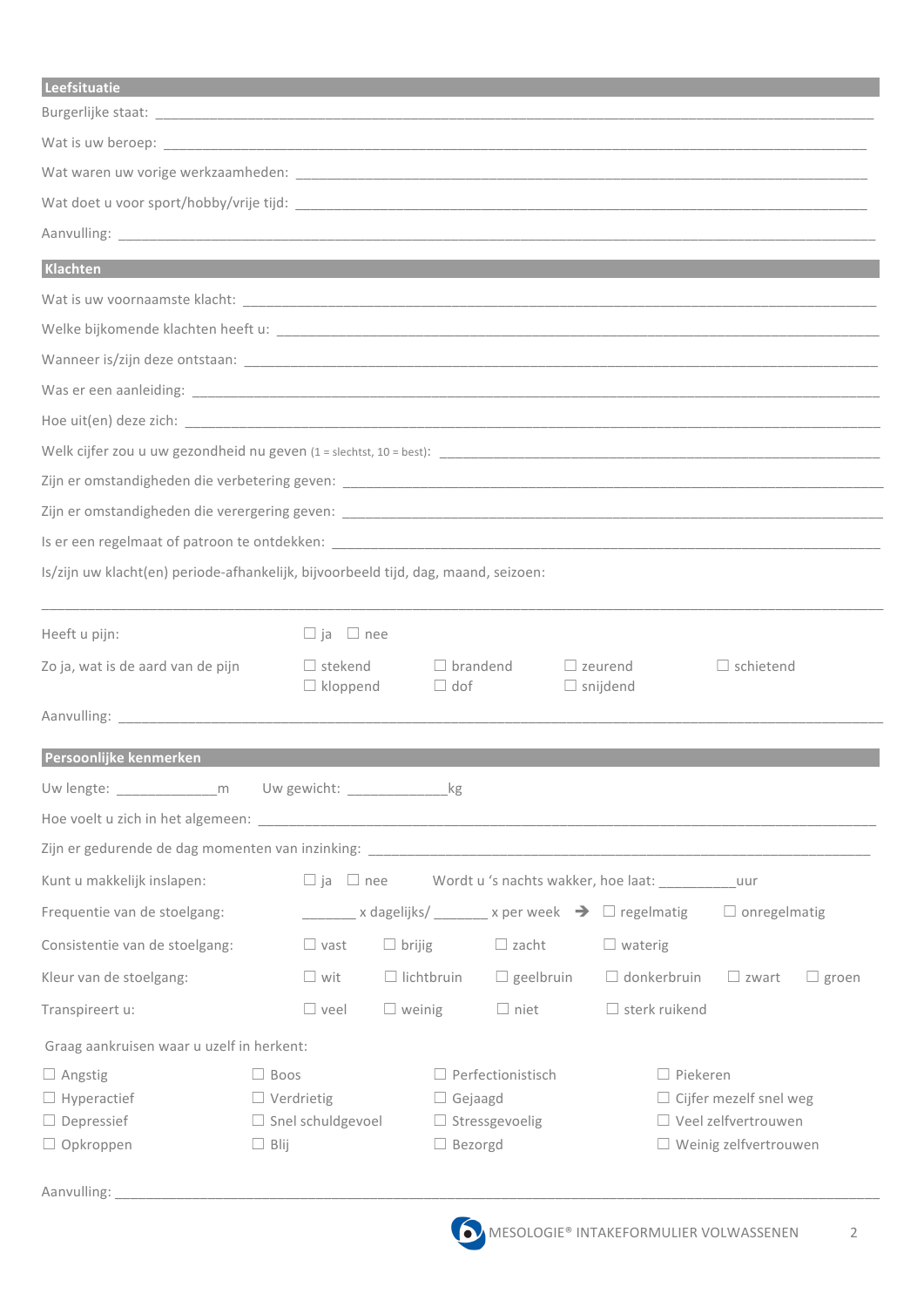## Historie en familie

Welke ziekten, operaties, ongevallen, behandelingen en/of emotionele gebeurtenissen heeft u in uw leven doorgemaakt:

| Heeft u antibiotica gebruikt:                                                                                                       | $\Box$ 1 keer                                         | □ regelmatig completed vaak                |                                                      | $\Box$ langdurig            |
|-------------------------------------------------------------------------------------------------------------------------------------|-------------------------------------------------------|--------------------------------------------|------------------------------------------------------|-----------------------------|
| Heeft u buiten Europa gereisd:                                                                                                      | $\Box$ ja $\Box$ nee                                  |                                            |                                                      |                             |
| Heeft u vaccinaties gehad i.v.m:                                                                                                    | $\Box$ reizen                                         | $\Box$ griep                               | $\Box$ rijksvaccinatieprogramma                      |                             |
| Bent u in het verleden onder behandeling geweest van een andere therapeut/specialist, bijvoorbeeld cardioloog, internist, mesoloog, |                                                       |                                            |                                                      |                             |
|                                                                                                                                     |                                                       |                                            |                                                      |                             |
| Welke ziekten en/of aandoeningen (wel/niet erfelijk) komen in uw familie voor?                                                      |                                                       |                                            |                                                      |                             |
|                                                                                                                                     |                                                       |                                            |                                                      |                             |
|                                                                                                                                     |                                                       |                                            |                                                      |                             |
|                                                                                                                                     |                                                       |                                            |                                                      |                             |
|                                                                                                                                     |                                                       |                                            |                                                      |                             |
| Voedingsgewoonten                                                                                                                   |                                                       |                                            |                                                      |                             |
| Eet u:                                                                                                                              | vegetarisch                                           |                                            | veganistisch Anders: Weganistisch State              |                             |
| Heeft u een voorkeur voor:                                                                                                          | zoet                                                  | zout<br>$\Box$ zuur                        | pikant<br>bitter                                     |                             |
| Heeft u een afkeur voor:                                                                                                            | zoet                                                  | $\Box$ zout                                | zuur pikant<br>$\Box$ bitter                         |                             |
|                                                                                                                                     |                                                       |                                            |                                                      |                             |
|                                                                                                                                     |                                                       |                                            |                                                      |                             |
| Drinkt u koffie:                                                                                                                    |                                                       |                                            |                                                      |                             |
| Drinkt u alcohol:                                                                                                                   | ja                                                    |                                            |                                                      |                             |
| Rookt u:                                                                                                                            | ia                                                    | nee Hoeveel: ____________ Heeft u gerookt: | l lja                                                | nee                         |
| Gebruikt u drugs:                                                                                                                   | ja                                                    |                                            | nee Hoeveel: __________ Heeft u drugs gebruikt: □ ja | nee                         |
| Aanvulling:                                                                                                                         |                                                       |                                            |                                                      |                             |
|                                                                                                                                     |                                                       |                                            |                                                      |                             |
| Allergie/Overgevoeligheden                                                                                                          |                                                       |                                            |                                                      |                             |
| Heeft u wel eens een koortslip:<br>ja<br>Allergie/overgevoeligheid voor:                                                            | nee<br>koemelkeiwit<br>gluten<br>vruchten<br>insecten | lactose<br>sieraden                        | hooikoorts<br>paracetamol                            | huisstofmijt<br>antibiotica |
| Aanvulling:                                                                                                                         |                                                       |                                            |                                                      |                             |
|                                                                                                                                     |                                                       |                                            | MESOLOGIE® INTAKEFORMULIER VOLWASSENEN               |                             |